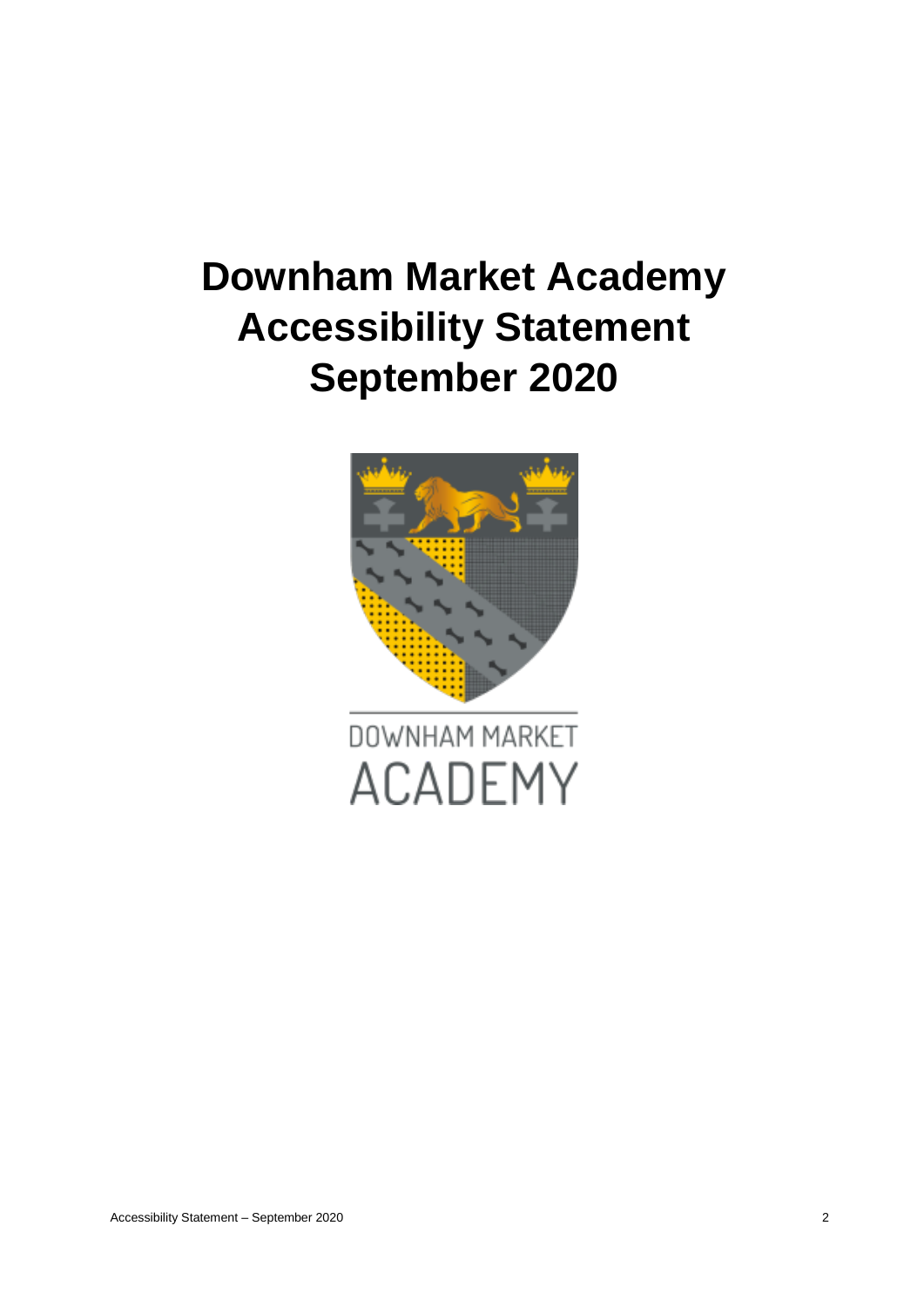# **Accessibility Statement**

At Downham Market Academy we are committed to providing every student full access to the curriculum. We have highlighted below the findings of our own internal audit on accessibility.

# **Physical Environment**

Many challenges exist with heavy and relatively narrow doors and steps (of varying heights). There is lift access to first floor level in J block but this only enables access to certain first floor areas. Almost all of the curriculum can be accessed from ground floor classrooms and on the rare occasion where this would not normally be the case, the class could be relocated to a ground floor room. One specialist room **for** Art exists on the first floor only, but this does have disabled access if required. Our textiles room is on the first floor and does not have disabled access. Lessons in this room would need to be relocated.

All changes of level are highlighted in yellow to support those with visual impairments. Alongside this, all signage is high contrast.

# **Access to the Curriculum**

In general, where access to the curriculum is restricted for any individual we will look at their specific needs and address these through timetabling of staff support or relocation of classes into ground floor rooms.

Expert support ensures resources and aids are provided to meet current student needs (e.g. enlarged print resources, specific risk assessments for trips, exam arrangement assessment, additional arrangements for examinations and assessments) and provision of laptops). Communication of needs to staff via The Trust Reporting System is positive.

The process of trip planning should ensure that specific access issues are raised and can be dealt with in order to offer both curricular and extra-curricular visits to all students.

# **Access to Information**

Tablets (iPads) aid a number of students to access information. Those with specific needs around font size or background colour are supported to ensure their devices are set up accordingly.

# **Overall summary**

Provision meets the needs of current students and staff at the school but changes would be required to accommodate other needs. Those changes would need to be considered in order to meet the specific requirements and could vary from making physical changes